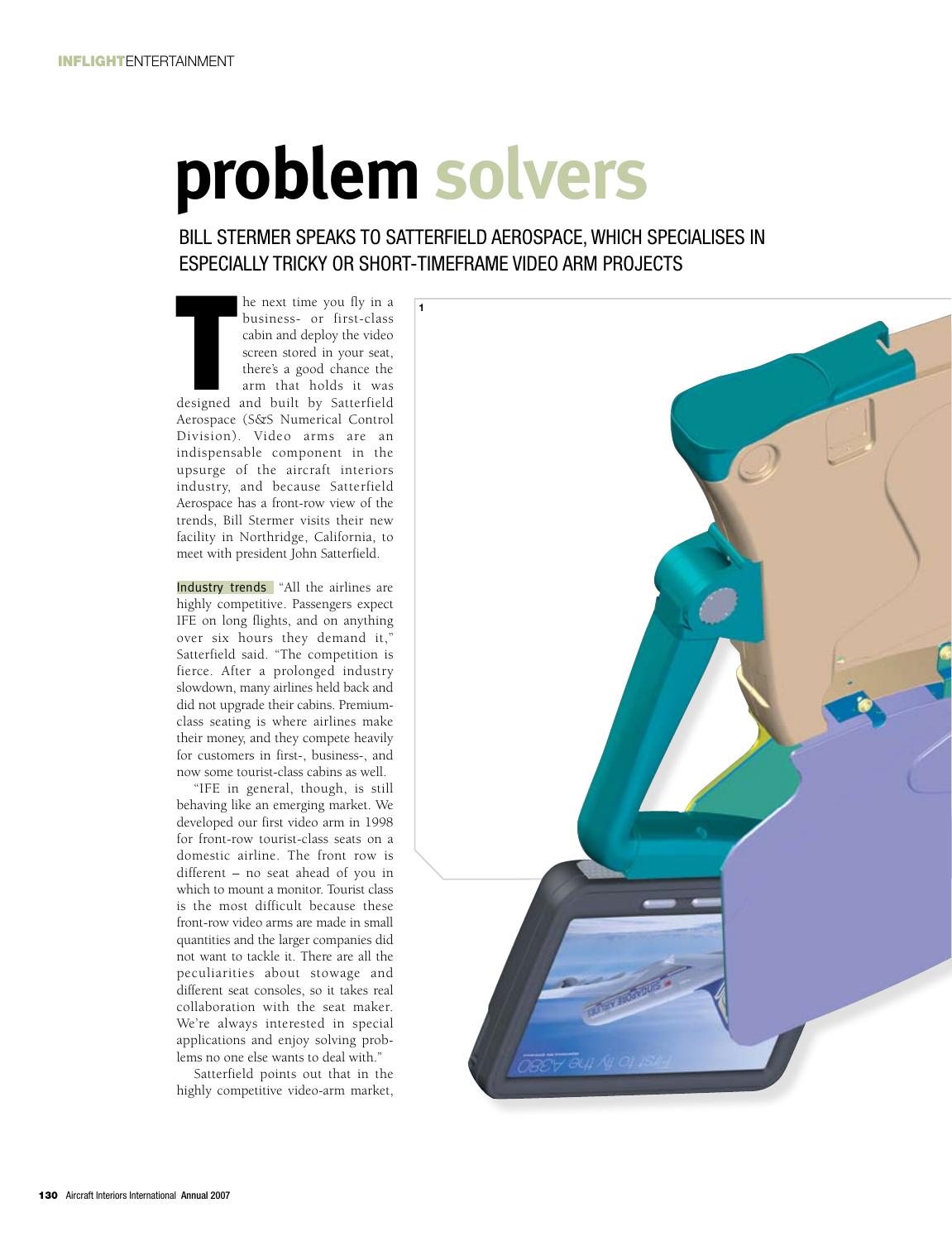

these factors worked in his company's favour. "For video arms, every airline wants a different style, a different colour – that's really what drives the industry. We've made an effort to offer special mechanical features, as well as any number of custom finishes – paint, polish, plating, powder coating, and bright dip. The key to succeeding with aircraft interiors is problem solving."

One example Satterfield gives is that of a domestic airline intending to use a large monitor that had to deploy in a forward motion. The screen had to come out of the console easily, with minimal force, but also had to be tight enough to stay in position once fully deployed. One seat manufacturer developed its own arm but suddenly ran into problems with tensioning. They called in Satterfield. During the collaboration, Satterfield developed a variable-resistance component that offered very low friction when the customer initially deployed the arm, and progressively higher friction as they moved it fully into place, and remained in the correct viewing position even during flight turbulence.

Taking on challenges According to Satterfield, what differentiates his company from competitors is a receptivity to problem applications. "We welcome mechanical problems. It's

what separates us from those who want to put a standard arm in every application. In one application there was a problem with the release mechanism, and it could only be operated by using two hands. We came up with a method that, because it has very low resistance initially, allowed the arm to spring out a few inches on its own once the passenger pushed the button. Then they could deploy the rest of the way with the same hand. We solve any unusual problems as part of the deal."

Integrated design The company's willingness to take on custom-design challenges has fuelled its expansion, and Satterfield Aerospace recently moved to a new and larger facility in Northridge, California. There, as before, John Satterfield is the chief designer and also stays in close contact with all manufacturing processes. The integrated role allows the company to design more efficiently.

"If I'm thinking of a product and how to design it, I'm also thinking of exactly how it will be manufactured. If a component can't be manufactured in a reliable way, I don't design it in.

"Our customers who manufacture seats and cabins have a group of engineers responsible for delivering the design," Satterfield comments. "We don't mind being the company they

## If I'm thinking of a product AND HOW TO DESIGN IT, I'M ALSO<br>THINKING OF EXACTLY HOW IT will be manufactured